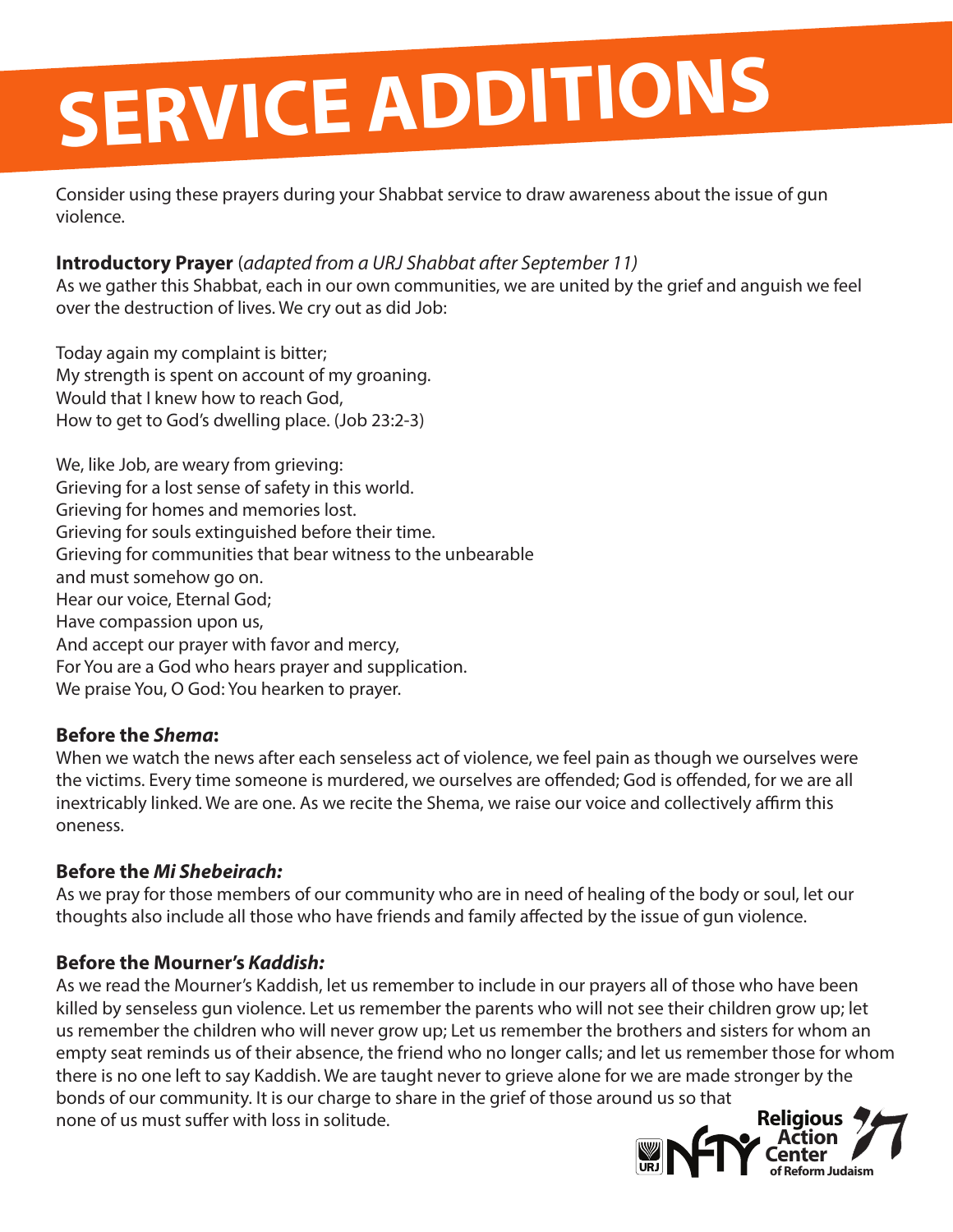### **A PRAYER FOR PREVENTING GUN VIOLENCE**

*Courtesy of Temple Micah, Washington, D.C.*

And seek the peace of the city whither I have caused you to be carried, and pray for it; for in her peace shall you have peace. (Jeremiah 29:7) וְדרְשׁוּ אֶת-שָׁלום הָעִיר, אֲשֶׁר הִגְלֵיתִי אֶתְבֶם שָׁמה, וְהִתְפּלְלו בַעֲדהּ, אֵל-יְהוָה ּכּי בִשָׁלומַה, יִהְיָה לַכֶם שַׁלום

**Guardian of life, liberty, and the promise of peace, may our nation always merit Your protection.** We recognize that gun freedoms in our nation have resulted in too many losing the freedom to full lives We know that peace anywhere might be shattered in a moment, but we know, too, that many in this nation rarely experience the safety some of us take for granted

**Help us to recall, as the prophet Jeremiah taught, that we must "seek the peace of the city," recognizing how our own peace is tied up in that of the city where we find ourselves.** The words of Isaiah remind us to share our bread, clothe the naked, unlock the fetters of wickedness in this community and in our nation. (Isaiah 58:6-10) In this prayer we focus on one common affliction of the soul

Among us are those for whom gun violence is a policy issue **Grant our advocates light and wisdom, and help us all to support their efforts**

Among us are those for whom gun violence is a real and present, if occasional, danger **Grant the fearful Your sheltering presence, and help us all to understand and address this burden**

Among us are healers and others who deal directly with the aftermath of gun violence **Grant the responders strength in turmoil, and help us all to support their work**

Among us are those who mourn victims of gun violence **Grant the mourners comfort, and help us all to better support them in their grief and cries for justice**

Among us are those who have experienced gun violence **Grant the shattered healing, and help us all to recognize this trauma and its cost**

Keep us ever aware of the wonder of humanity and of threats to the sanctity of human life Teach us to recognize the affect of gun violence on so many of our nation's children **May we never be lazy in the work of peace or complacent in our relative safety**

May we honor those who have died in defense of our ideals **And may we acknowledge threats, some of our own making, to those ideals**

### **Grant our leaders wisdom and forbearance**

May they govern with justice, compassion and clear knowledge of the cost of gun violence

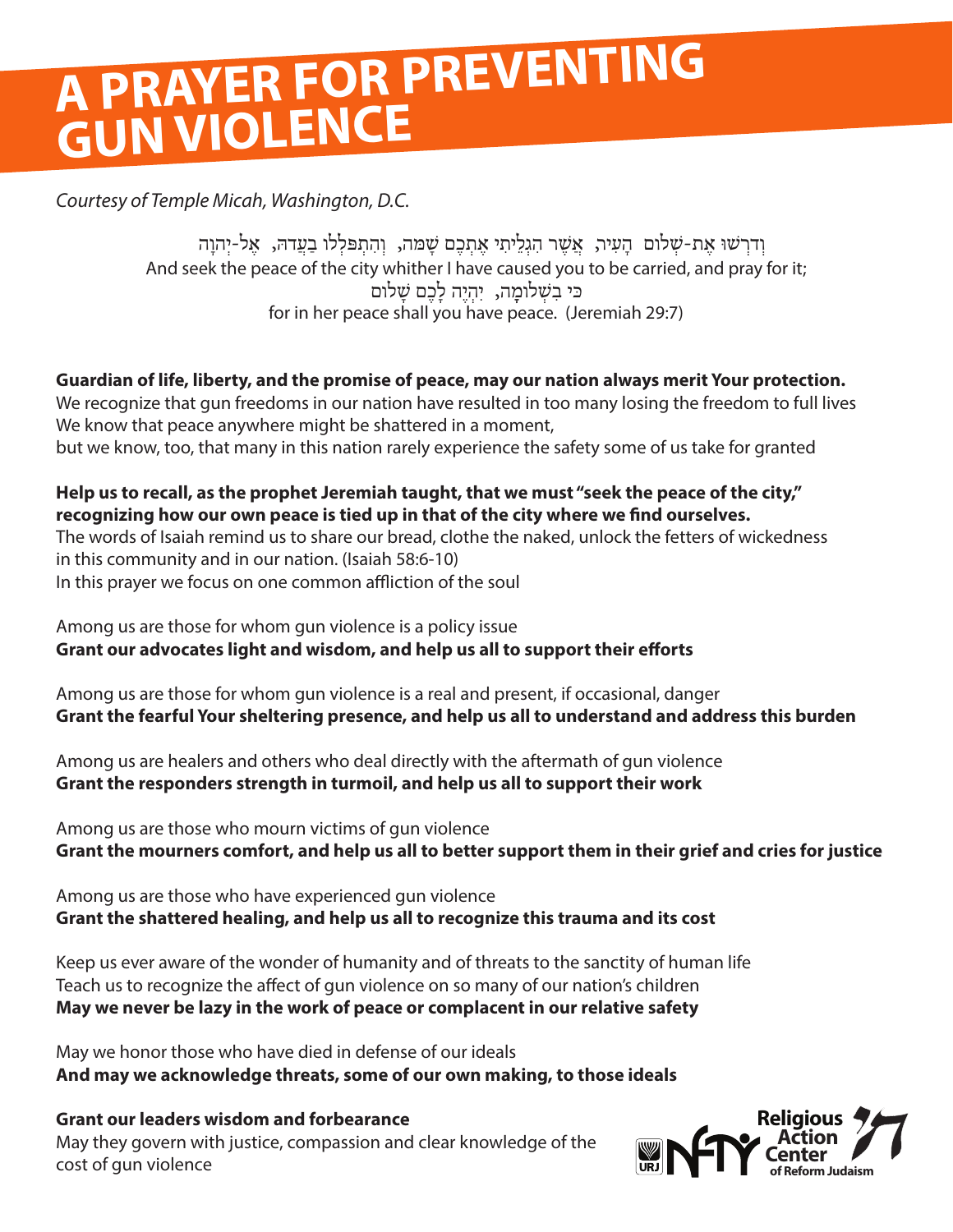### **A PRAYER FOR PREVENTING GUN VIOLENCE**

**Help us all to appreciate one another, and the variety of viewpoints in this community and beyond, and teach us to respect the many ways we may serve You.**

Then, we've been taught, shall our light rise in darkness, and this gloom be as the noon-day. (Isaiah 58:10)

### **Shine Your light through the gloom. Heal us and our local, national and global communities. Lead us toward homes free of affliction and strife, bodies and spirits untrammeled by gun violence. Help us to be the change we hope to see. Soon and in our lifetimes. – Amen.**

*Additional Prayers in Response to Tragedy*

### *After a Trauma*

Just and hold God, receive our fear, our shame, our grief, our anger. Help us to overcome them, to use these energies in the service of healing

### *A Time of Anxiety*

Eternal God, You abide though all things change. We are anxious and fearful, and we turn our hearts to You, looking to You and leaning on Your strength.

It is written: Blessed is the one whose strength is in You. (Psalm 84:5)

Bless us now with faith and courage. Help us to feel that You are with us, steadying and sustaining us with the assurance that we are loved.

Be with us and bring us hope, that in the days to come, our aspirations may be fulfilled for our good and the good of those we love who depend on us.

Banish our fears with the sense that you are always present, to uphold and sustain us, as it is written: Heave no fear, for I am with you; be not dismayed, for I am your God. I will strengthen you, I will help you, I will uphold you with the power of My righteousness. (Isaish 41:10)

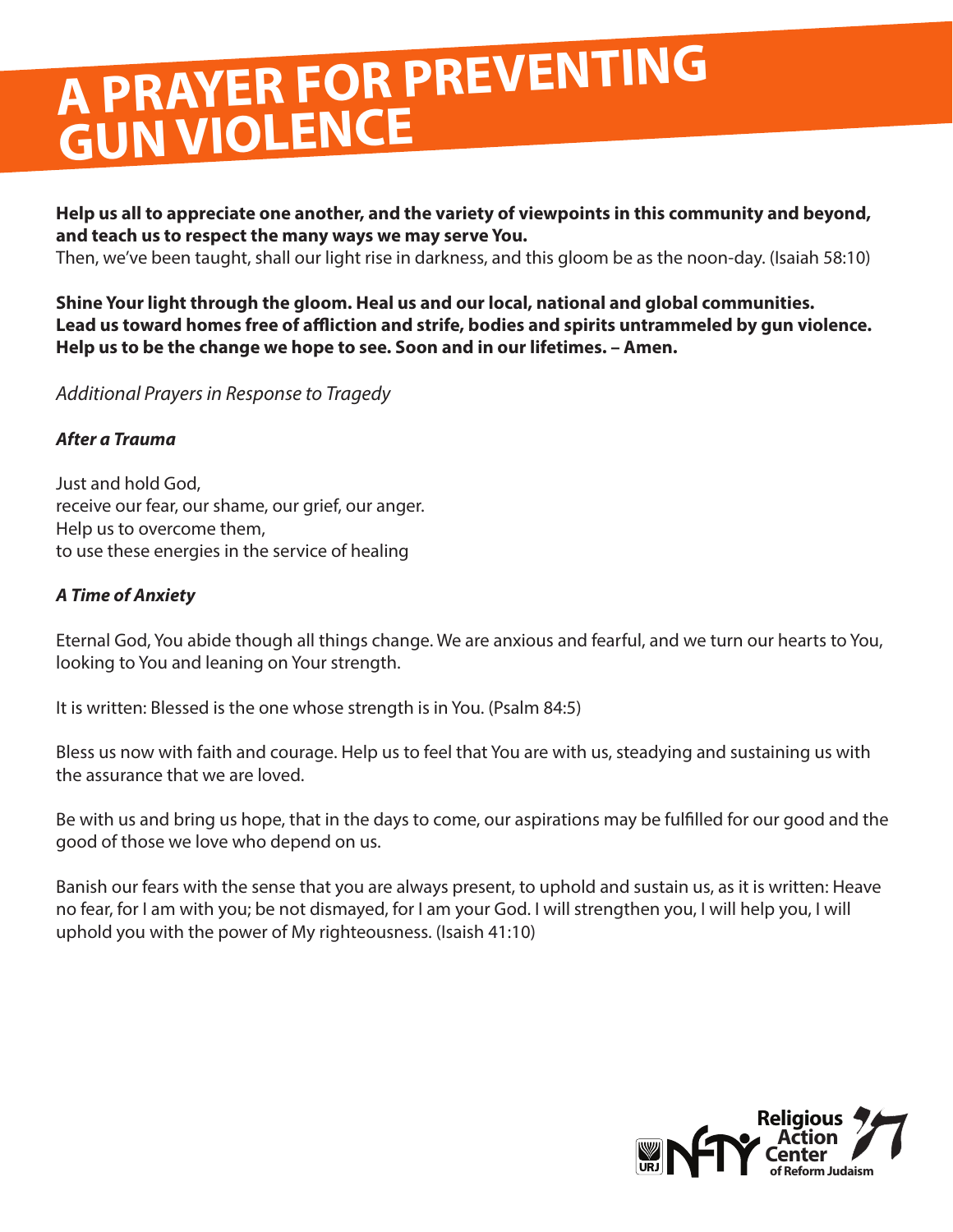# **ADDITIONAL PRAYERS**

### *Prayer for a Loss*

O God, my need is great as I sink into the deep despair and pain of loss. Help me face each hour so that I do not submit to the seemingly endless days and nights of darkness and loneliness. Remind me that life is a journey and death is a destination so that I may heal and regain the essence and appreciation of that which is good and beautiful in life. Grant me health of body and spirit. Give my heart courage and make me whole again. Set my soul free and let me remember the love in the past so that I can give thanks to you for the memories of happy times we had together. Praise to you, God, Healer of the sick at heart. Please hear my prayer and comfort me.

*Maryann Fenster, from WRJ's Covenant of the Soul*